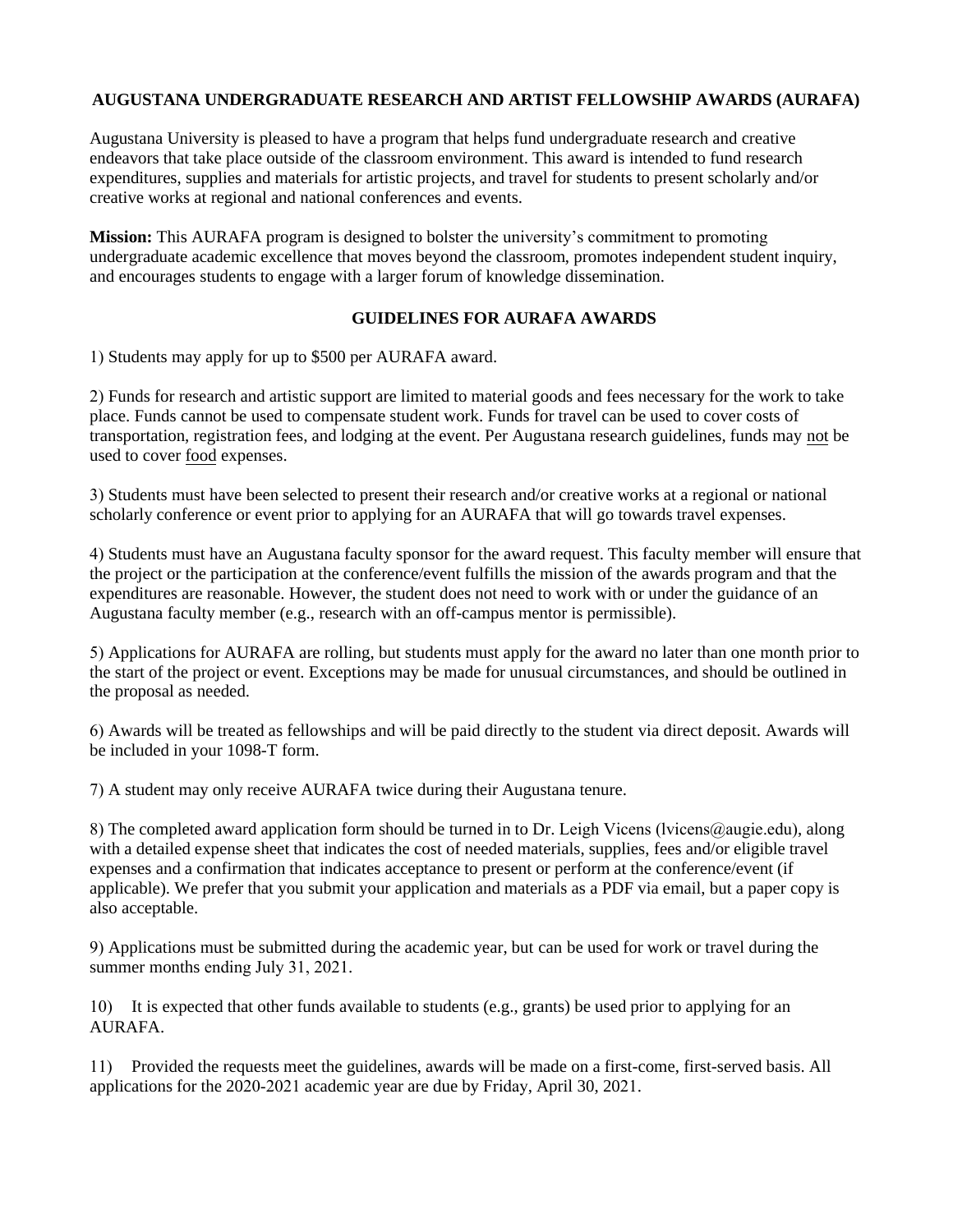## AUGUSTANA UNDERGRADUATE RESEARCH AND ARTIST FELLOWSHIP AWARD (AURAFA) APPLICATION FORM (to be completed by the student, please type!)

| Number of previous AURAFA awards: ______ |                                                                                                         |
|------------------------------------------|---------------------------------------------------------------------------------------------------------|
| Title of project:                        |                                                                                                         |
| Conference or event (if applicable):     |                                                                                                         |
|                                          |                                                                                                         |
|                                          |                                                                                                         |
| (attach additional sheet as needed):     | Description of conference, event, and/or research/creative endeavor, and copy of abstract if applicable |
|                                          |                                                                                                         |
|                                          | ,我们也不能在这里的时候,我们也不能在这里的时候,我们也不能在这里的时候,我们也不能会在这里的时候,我们也不能会在这里的时候,我们也不能会在这里的时候,我们也不能                       |
|                                          |                                                                                                         |
|                                          |                                                                                                         |
|                                          |                                                                                                         |
|                                          |                                                                                                         |
|                                          |                                                                                                         |
|                                          |                                                                                                         |
|                                          |                                                                                                         |
|                                          |                                                                                                         |
|                                          |                                                                                                         |